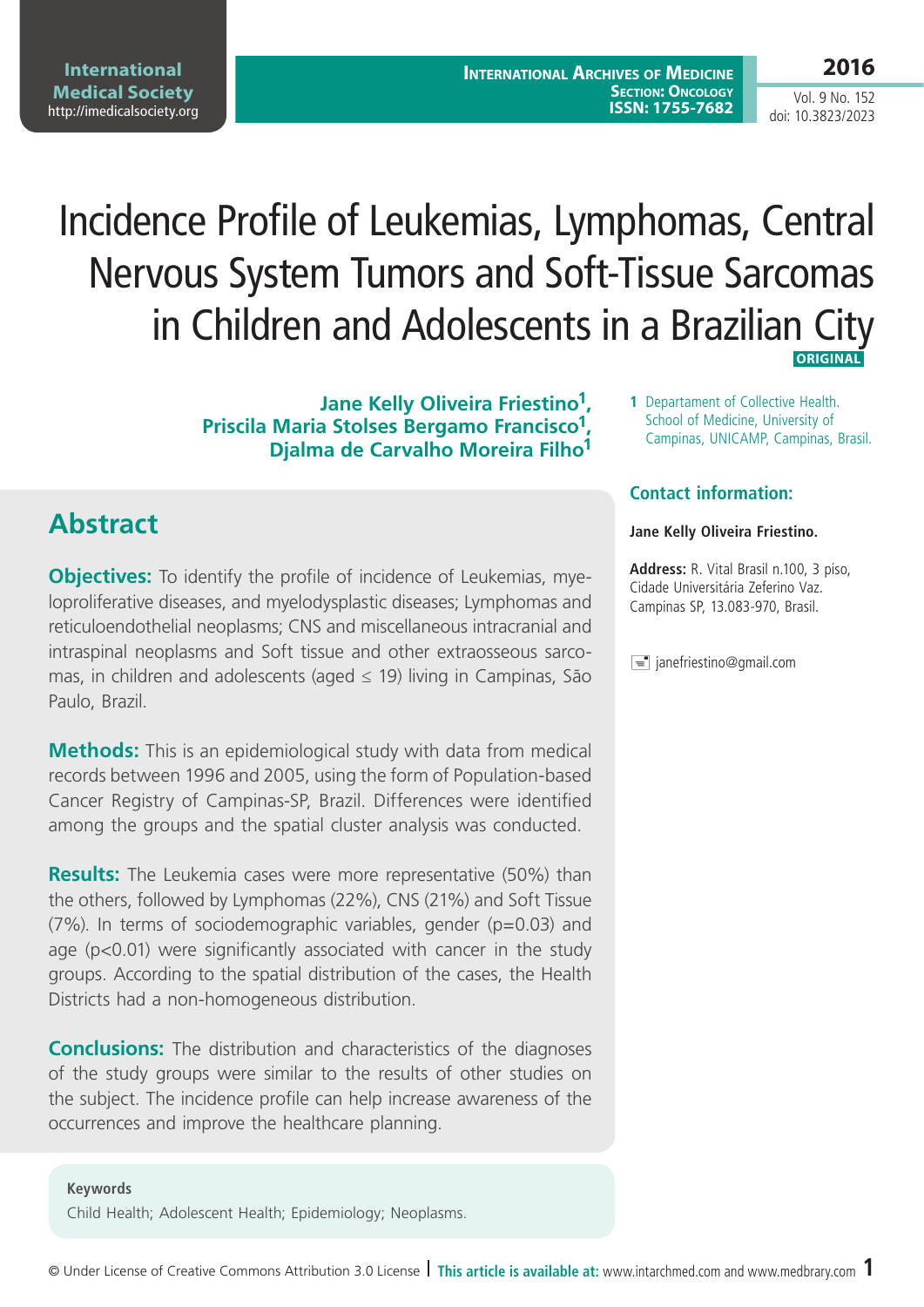**2016**

Vol. 9 No. 152 doi: 10.3823/2023

# **Introduction**

The cancer that affect children and adolescents are considered important, although they occur in lower frequency, when compared to the malignant neoplasms in adults [1-3]. In Latin America and in the Caribbean, they correspond to 0.5% to 3% of all malignant neoplasms, and, in Brazil, this ratio is approximately 2% [3-7].

The risk factors and the occurrence of tumors differ among children and adults, as regards frequency and histologic type [2]. The characteristics of the childhood cancer are specific, with predominance of tumors of the hematopoietic system, Central Nervous System, supporting tissues and embryonic tissues, while, in adults, other cellular types are more prevalent, such as epithelial cell [8, 9].

Thus, childhood cancer has specific morphologies and some types of neoplasms can occur in different topographies. One of the measures used to systematize the information on childhood cancer is the use of a specific rating for neoplasms, based on the morphologic composition, unlike adults, who are classified according to the tumor's primary origin location [10, 11].

Therefore, the childhood cancer are classified in 12 diagnostic groups, known in Brazil as International Childhood Cancer Classification (ICCC), defined by the histologic type [12]. The groups are: I. Leukemias myeloproliferative diseases, and myelodysplastic diseases; II. Lymphomas and reticuloendothelial neoplasms; III. CNS and miscellaneous intracranial and intraspinal neoplasms; IV. Neuroblastoma and other peripheral nervous cell tumors; V. Retinoblastoma; VI. Renal tumors; VII. Hepatic tumors; VIII. Malignant bone tumors; IX. Soft tissue and other extraosseous sarcomas; X. Germ cells trophoblastic tumors, and neoplasms of gonads; XI. Other malignant epithelial neoplasms and malignant melanomas; XII. Other and unspecified malignant neoplasms. Also, this classification uses information on morphological and topographical codes already described by the International Classification of Diseases for Oncology (ICD-O) [13].

In Brazil, the information on the disease incidence is provided through the Population-based Cancer Registries (PBCR), and, according to the last publication by the National Cancer Institute –*Child and adolescent cancer in Brazil: data from the population-based and mortality registry– 2008*, only twenty of these Registries have contributed with data related to the epidemiology of childhood neoplasms [5]. In this publication, as regards ICCC groups, the most prevalent were identified as: Group I, Group II, Group III and Group IX [5].

Little is known about the magnitude of the disease, as well as about the characteristics of the population affected, and, thus, it is necessary to use efforts to systematize and rate the information regarding cancer in the infant universe [5]. Epidemiological studies on children and adolescents diagnosed with cancer are little described by the literature, however, they are important to characterize the patient population, useful to assess the availability of healthcare service network and help in the planning of the services, adapting them to the actual needs.

Considering the above, the purpose of this study was to identify the profile of incidence of the four main types of childhood neoplasms, which are: Group I. Leukemias, myeloproliferative diseases, and myelodysplastic diseases, Group II. Lymphomas and reticuloendothelial neoplasms, Group III. CNS and miscellaneous intracranial and intraspinal neoplasms and Group IX. Soft tissue and other extraosseous sarcomas, in children and adolescents (aged  $\leq$  19) living in Campinas, São Paulo, Brazil.

# **Methods**

This is an epidemiological descriptive study based on the retrospective analysis of registries from the PBCR-Campinas of children and adolescents (aged ≤ 19) with malignant tumors seen in a High Com-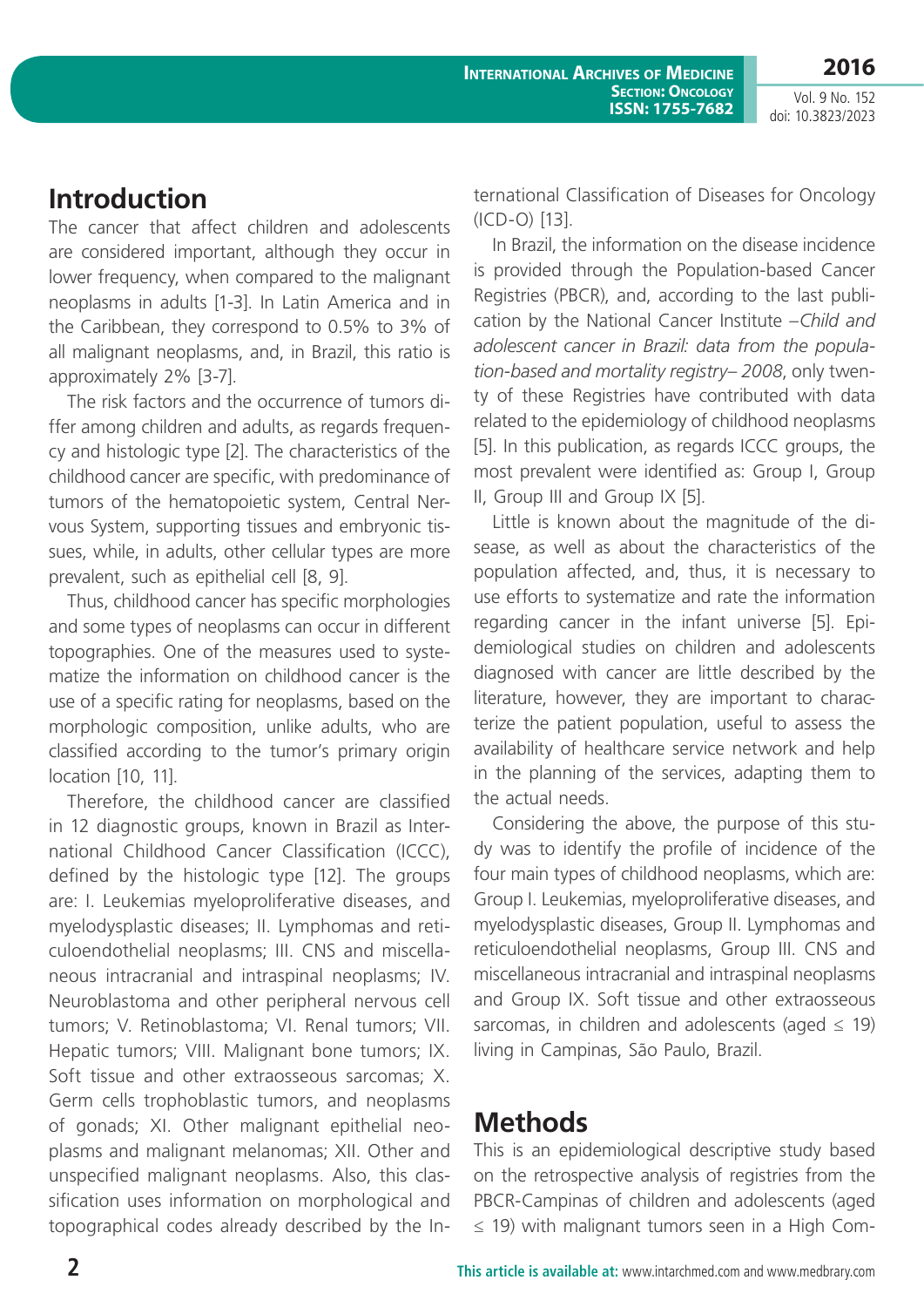Vol. 9 No. 152 doi: 10.3823/2023

plexity Oncology Service Unit (UNACON), exclusive for pediatric oncology.

The study was conducted in the city of Campinas, which is located in the Central-West region of the State of São Paulo, and the according to the 2000 Population Census, the Campinas population was 969,386 with population density (inhabitants/km²) of 1.372.31. Its population is concentrated in the age groups between 20 and 49, with a percentage of individuals under 19 of 28% [15]. The city is divided by the City Health Department is the delimitation of Health Districts (HD), which are: North, South, East, Northwest and Southwest.

For the study, the following inclusion criteria were used: age equal or lower than 19 in the year of diagnosis, based on the age at the first consultation between 1996 and 2005; diagnoses of malignant neoplasms in Group I. Leukemias, myeloproliferative diseases, and myelodysplastic diseases, Group II. Lymphomas and reticuloendothelial neoplasms, Group III. CNS and miscellaneous intracranial and intraspinal neoplasms and Group IX. Soft tissue and other extraosseous sarcomas from ICCC; resident in the Campinas at the diagnosis moment. Cases of tumors classified as benign or undetermined were excluded.

The following variables were considered in the study:

- *Sociodemographic*: age, gender, color and address;
- *Neoplasms-related*: diagnosis, death and its primary cause.

The incidence coefficients were calculated for the study cases, using the HD divisions and their population composition according to the 2000 Census as the territorial base [15]. Standardized incidence ratios by municipality were calculated using the direct method, with the regional number of cases in the study time-frame as the standard [16].

The analyses were conducted through descriptive statistics. For the continuous variables, central tendency and dispersion measures were used. The categorical, or qualitative, variables were described with absolute and relative frequencies. The comparisons among the groups were performed by the chi-square test or generalized Fisher's exact test with 5% significance level. The data analyses were conducted in the SPSS 21.0 software.

For the spatial analyses of the data, it was necessary to perform special codifications for the variable *address*, according to the geographical coordinates for each home obtained for each address or only the postal code converted into the geographical projection system, latitude and longitude, UTM 23 and DATUM SAD 69 projection, using *Google Earth*.

As an analysis plan, we adopted the territorial delimitation by HD and the respective area of influence of the Health Centers, and we used the *Kernel estimation* spatial statistic for the date, allowing the elaboration of thematic maps to assess the events distribution [17,18]. The maps were created using the software *Terraview* 4.2.0.

The study was approved by the Ethics Committee of the Children's Center of Hematologic Investigations Dr. Domingos A. Boldrini (protocol 006-11).

### **Results**

According to the inclusion criteria, a list containing 235 cases of patients throughout the study period was generated, however, only 180 were considered eligible. Since, when analyzed, some of them showed inconsistencies between the patient's home address and the city of registration. Of these inconsistencies, 23 were due to typing errors in the registration, especially between the years 1996 and 2000, and the other 32 cases because they were currently living in Campinas, but lived in other locations upon their registration.

Of the 180 cases, an average of 18 cases were observed per year, and the greatest amount occurred in 2000 (28 cases) and the lowest in 1996 (05 cases). Throughout the study period (1996-2005), there was an increase in the number of consulta-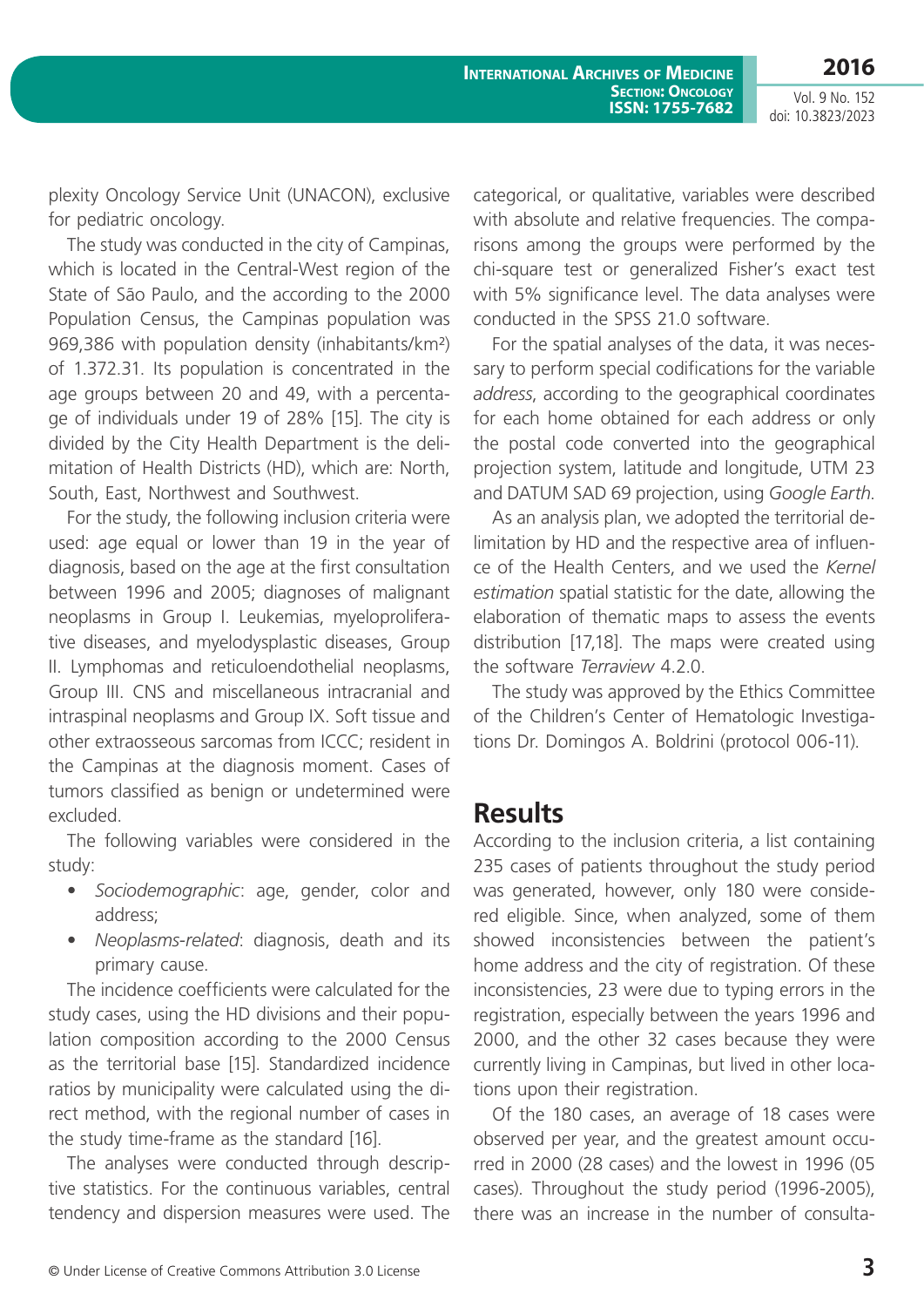**International Archives of Medicine SECTION: ONCOLOGY ISSN: 1755-7682**

**2016** Vol. 9 No. 152 doi: 10.3823/2023

tions **(Figure 1)**, and the incidence estimate for the specific groups considered in the study, based on the population of the year 2000, was 68/1,000,000 in individuals less than 19 years old.



**Table 1.** Socio-demographic characteristics of individuals under 19 years of age, with malignant neoplasms. Campinas. Brazil..

| <b>Variables</b>                     | <b>Total</b> |               | <b>Male</b>             |      | <b>Female</b>  |               | P         |
|--------------------------------------|--------------|---------------|-------------------------|------|----------------|---------------|-----------|
|                                      | n            | $\frac{1}{2}$ | $\overline{\mathsf{n}}$ | $\%$ | n              | $\frac{0}{0}$ | value*    |
| Total                                | 180          | 100.0         | 105                     | 58.3 | 75             | 41.7          |           |
| Age groups                           |              |               |                         |      |                |               |           |
| $0$ to 5                             | 67           | 37.2          | 43                      | 64.2 | 24             | 35.8          |           |
| 6 to 11                              | 57           | 31.7          | 32                      | 56.1 | 25             | 43.8          | 0.454     |
| 12 to 19                             | 56           | 31.1          | 30                      | 53.6 | 26             | 46.4          |           |
| Ethnicity                            |              |               |                         |      |                |               |           |
| White                                | 143          | 80.3          | 81                      | 56.6 | 62             | 43.4          | 0.505     |
| Non-White                            | 35           | 19.7          | 22                      | 62.9 | 13             | 37.1          |           |
| Diagnosis                            |              |               |                         |      |                |               |           |
| Group I:<br>Leukemias                | 90           | 50.0          | 51                      | 56.7 | 39             | 43.3          | $0.029**$ |
| Group II:<br>Lymphomas               | 39           | 21.7          | 29                      | 74.4 | 10             | 25.6          |           |
| Group III:<br><b>CNS</b>             | 38           | 21.1          | 16                      | 42.1 | 22             | 57.9          |           |
| Group IX:<br>Soft-tissue<br>Sarcomas | 13           | 7.2           | 9                       | 69.2 | $\overline{4}$ | 30.8          |           |

n: total number of individuals; \* P-value Pearson's chisquare test; \*\* Fisher's test p-value widespread.

The greatest representativeness of the cases was observed for Group I: Leukemias (50%), followed by Groups II: Lymphomas (22%), III: CNS (21%) and IX: Soft Tissue Sarcomas (7%) **(Table 1)**.

It was verified that 58.3% of the cases corresponded to male children and adolescents. As regards the skin color, 80.0% of the children/adolescents were white, and these were the majority in all four ICCC **(Table 1)**.

The distribution of the cases according to specific groups and patient gender showed a statistically significant difference (*p*=0.029), denoting more vulnerability among the male children/adolescents. Higher percentages of cases for the male gender were observed in Groups II, I and IX, respectively, while Group III, showed 57.8% (IC95%: 42.1 – 72.1) of the cases for the female gender **(Table 1)**.

In the diagnostic groups analysis according to age, it was verified that they have specific morphologic aspects, and, in the childhood and adolescence stages, there is a characteristic and expected incidence profile. In the age group between 0 and 5 years, the highest occurrence was in Group I (58%), followed by Groups II (16%), Group III (14%) and Group IX (12%), while for the 6-11 group age, the emphasis in on Group I (47.7%), Group III (36.4%), Group II (11.4%) and Group IX (4.5%). For those aged 12- 19, the distribution of the cases, according to the type of neoplasms, was: Group I (41.1%), followed by Groups II (39.3%), Group III (12.5%) and Group IX (7.1%).

The lethality rate in the study population was 37% of the total. According to the lethality rates per Group, the highest representativeness was observed in Group IX where 61% of those diagnosed had death as the outcome **(Figure 2)**.

Considering the georeferencing of the individuals upon their first visit to the institution, we were able to observe, by the spatialization of these occurrences, the geographical location of the cases in the city of Campinas, according to the influence area of the Healthcare Centers and Health District (HD).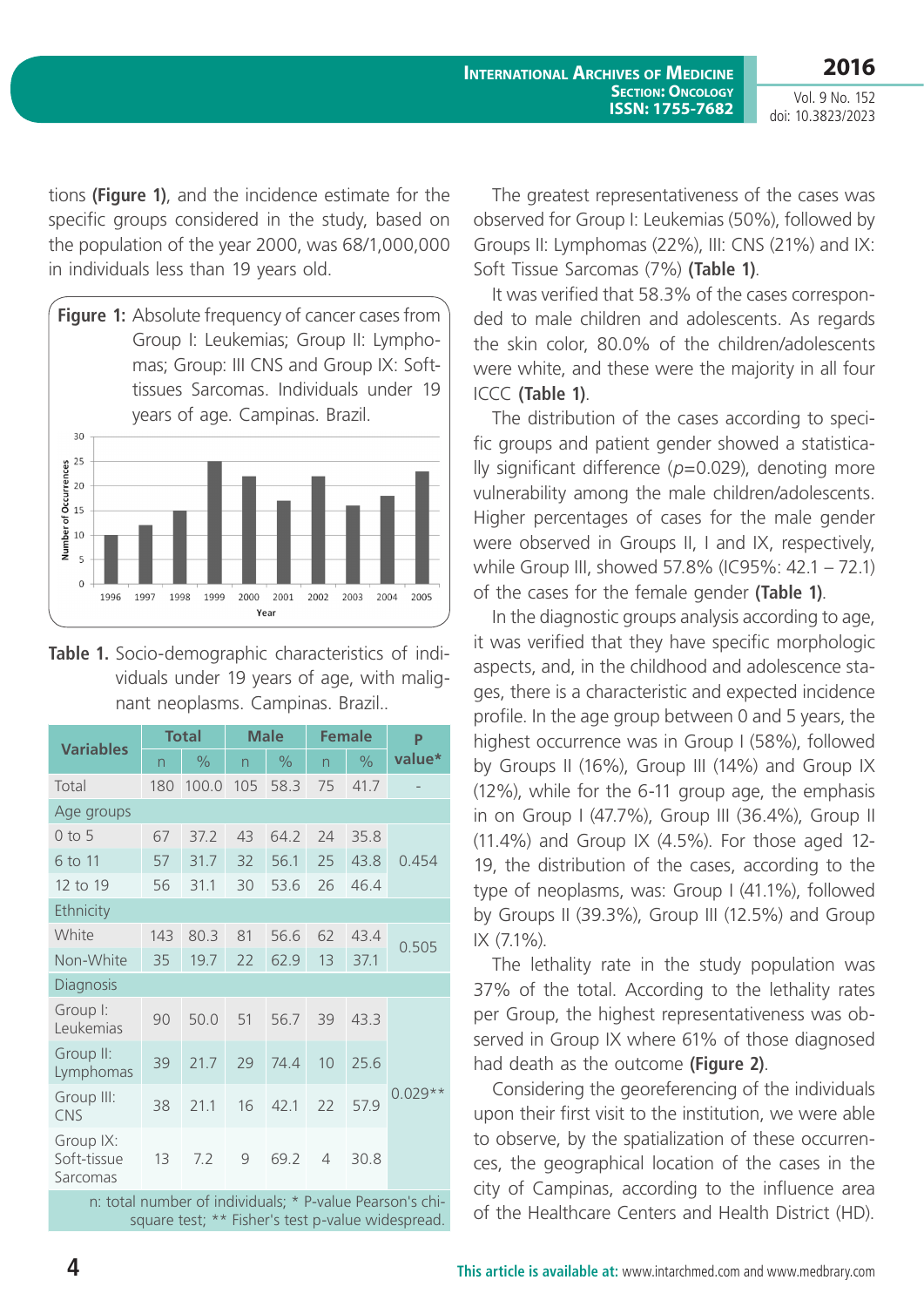**International Archives of Medicine SECTION: ONCOLOGY ISSN: 1755-7682**

Vol. 9 No. 152 doi: 10.3823/2023



Figure 3: Spatial distribution of residence of children with cancer from a: Group I: Leukemias; b: Group II: Lymphomas; c: Group III: CNS and d: Group IX: Soft tissues Sarcomas. Individuals under 19 years of age. Campinas. Brazil.



Through the Kernel estimator, a map was generated, in which the cases concentration areas can be observed. In **Figure 3**, all cases are observed and, through the estimator, a higher concentration of cases is visualized in the central region of the city, corresponding to the East, Southwest and South HD.

**Figure 4** shows the geographical location of the homes of the patients diagnosed with neoplasms; according to the different study Groups. In item (a) is the distribution of Group I cases and, according to the HD in the city, the highest concentration corresponds, simultaneously, to Northwest, South and Southwest. For Group II (b), we observed the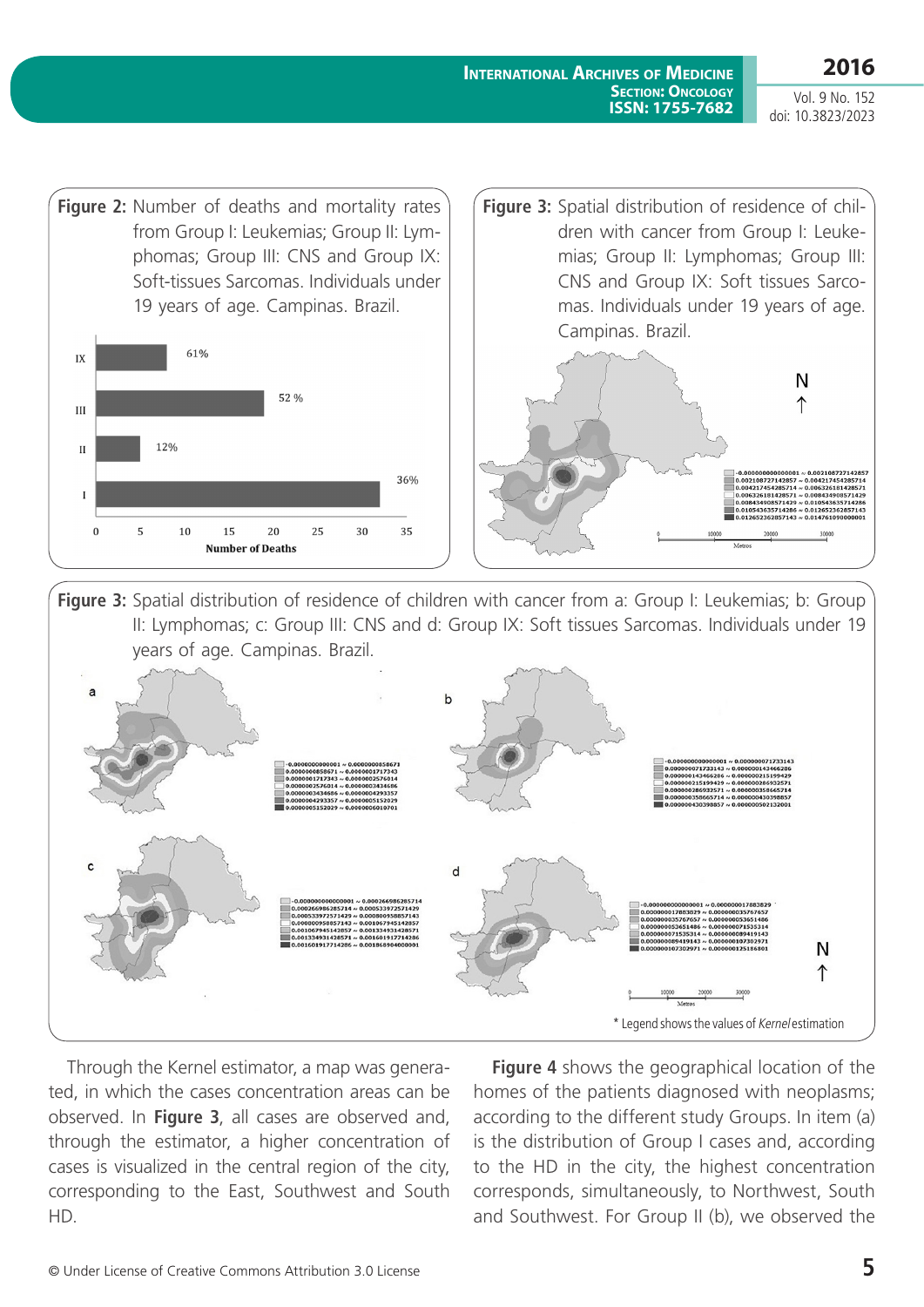**2016**

Vol. 9 No. 152 doi: 10.3823/2023

existence of one only high concentration of origin, located in the South/Southwest of the city of Campinas. For the patients Group III (c), there was a higher concentration between the South, Southwest and Northwest regions, but, contrary to the other tumors, there was a greater uniformity of the clusters, also affecting the North and East HD. In **Figure 4** (d), regarding Group IX tumors, one cluster stands out, with greater direction towards the South HD.

Considering the age differences that can occur in the population distribution per HD, in addition to the gross incidence, we calculated the incidence adjusted by age, in order to identify the occurrence standards of the study cases, considering the geographical composition of the population living in the city of Campinas. The gross incidence rates, according to HD, were: East (46.37/1,000,000), Northwest (82.98/1,000,000), North (52.98/1,000,000), South (64.98/1,000,000) and Southwest (41.62/1,000,000). However, when adjusted, these values were: East (54.84/1,000,000), Northwest (56.48/1,000,000), North (52.20/1,000,000), South (55.95/1,000,000) and Southwest (56.14/1,000,000).

# **Discussion**

In the assessment of the diagnostic groups according to gender, in comparison with similar studies, the percentage of CNS tumor occurrence was contrary to the expected, with higher incidence in the male population [3-5, 19-20]. In Group II: Lymphomas, the results confirm those described in the literature, with higher occurrence in the male gender (74%), which, according to the worldwide incidence estimates, is an expected standard [4, 19].

In Brazil, Group I subtype the Acute lymphocytic leukemia (ALL) are the most incident neoplasms, respectively, however, the distribution varied according to age, showing a higher concentration between one and four years old [6]. The findings in this

study corroborate these data, because, in the 0 to 5 age group, 58% of the occurrences were in Group I: Leukemia, and, among them, the most frequent were the ALL [21].

The variable skin color has limitations for the evidences, but it can influence the occurrence of tumors. The literature points to a higher risk for white children than non-white children, for Group I and III neoplasms, and, as a result of some genetic predispositions that may have a dominant role in the etiology of these types of neoplasms [4]. In contrast, for Group IX and some subtypes in Group II, like the Burkitt subtype, a higher risk is observed for nonwhite individuals [4]. Burkitt seems to be strongly influenced by infections, with incidence differences according to environmental and economic factors, being more frequent in developing countries and populations in need, and, according to some findings, the disease development may be associated to the infectious etiology of the Epstein-Barr virus [12, 22].

Although the number of pediatric cancer cases is not high, they have high mortality rates, when compared to the adult cases [23]. As regards mortality, for Group IX, the rate was 61%, and an important factor to be considered is the Strong association between the occurrence of Soft Tissue Sarcoma and the presence of congenital anomalies, which can reduce the survival rate for this group [24]. The rhabdomyosarcomas represent approximately 50% of all neoplasms in Group IX, and, according to a study conducted in the United States, they have an incidence of 5.3/1,000,000 children [25].

In the interpretation of the mortality indicator, possible factors that could influence the results must be considered, such as socio-economic conditions, comorbidities and the patients' nutritional status, among others [26].

The monitoring starts with the knowledge of the reality and characteristics by the experienced population, disease or worsening in question [27]. The knowledge of the profile of the incidence of can-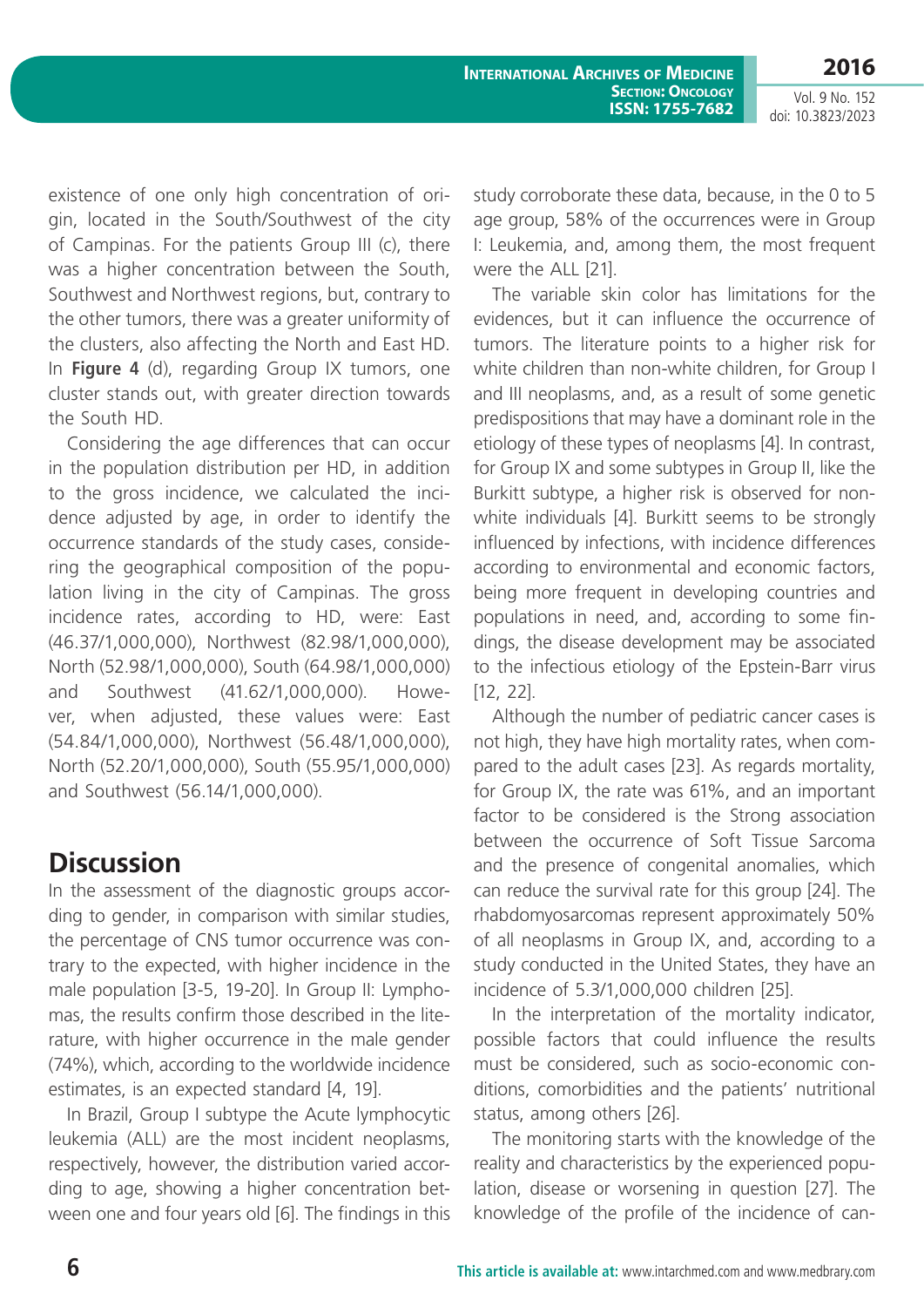Vol. 9 No. 152 doi: 10.3823/2023

cer among children and adolescents in Campinas is an important step for health planning, because the real needs in a given population can be seen. Generally, the distribution and characteristics of this study, diagnostic groups show that they are similar to the standardized incidence rates of children and adolescents found in several populations.

According to the spatial distribution, the HD had a non-homogenous distribution, with a higher concentration in the South, Southwest and Northwest regions of the city. To detect the location of origin of new cases and verify their impact according to the housing location, the coefficient of incident was used as an important indicator to define the incidence profile. Thus, it was observed that Northwest HD was the one that showed the highest concentration of cases, even when these coefficients were adjusted.

Previous studies conducted in the same period of the study cases show differences in the levels of quality of life and population health through the Life Condition Index (LCI), which incorporates dimensions of longevity, education and income, and is an extension of the Municipal Human Development Index (MHDI). In these findings, the Northwest and Southwest HD had the worst LCI, when compared to the other HD in the city [28].

The spatial distribution of the residence locations of the children and adolescents affected by the study neoplasms did not show to be uniform in all the city's HD. It was verified that, in the South (55.95/1,000,000), Southwest (56.14/1,000,000) and Northwest (56.48/1,000,000), even with the incidences adjusted for age, there was a higher concentration than in the East (54.84/1,000,000) and North (52.20/1,000,000). The distribution of cases per residence location emphasizes the need for awareness, in the Primary Healthcare itself, and of encouragement to early diagnosis, as a facilitator in the service flow network. Strategies like early diagnosis and immediate proper treatment must be considered, however, the pediatric neoplasms show up

in non-specific complaints, signs and signals, which can lead to a late recognition of the disease [29,30].

Although the PCBR-Campinas information was used, it is known that for the period only cases resident in the municipality were considered, attended by UNACON. This is a limitation of the study, however based on previous records PBCR-Campinas, this service has 85% coverage of new cases from the city. Another limitation of the study is the period investigated, since, because these are rare cases, it is even more difficult to monitor worsening, and past information was considered to outline the projections [31, 32].

The identification of the incidence profile for the main neoplasms can help in exposing the occurrences more, as well as in improving the dimensioning of the services, since knowing the distribution of cases and incidence in each HD and their respective Healthcare Centers, show better possibilities for a proper planning in healthcare actions.

# **Acknowledgments**

The authors acknowledge the support provided by the Epidemiological Data Spatial Analyses Laboratory (Epigeo) of the FCM / UNICAMP Collective Health Department and PBCR- Campinas.

# **References**

- **1.** Steliarova-Foucher E; Stiller C; Kaatsch P; Berrino F; Coebergh JW*;* Lacour B*;* et al. Geographical patterns and time trends of cancer incidence and survival among children and adolescents in Europe since the 1970s (the ACCIS project): an epidemiological study. Lancet. 2004*;* 364(9451):2097-105.
- **2.** Ward E*;* De Santis C*;* Robbins A*;* Kohler B*;* Jemal A. Childhood and adolescent cancer statistics*;* 2014. CA: A Cancer Journal for Clinicians. 2014*;* 64(2):83-103.
- **3.** Kaatsch P. Epidemiology of childhood cancer. Cancer treatment reviews. 2010*;* 36(4):277-85.
- **4.** Bailony MR*;* Hararah MK*;* Salhab AR*;* Ghannam I*;* Abdeen Z*;*  Ghannam J. Cancer registration and healthcare access in West Bank*;* Palestine: a GIS analysis of childhood cancer*;* 1998-2007. International journal of cancer. 2011*;* 129(5):1180-9.
- **5.** INCA*;* Instituto Nacional do Câncer. Câncer na criança e no adolescente no Brasil: dados dos Registros de Base Populacional e de Mortalidade. Rio de Janeiro: INCA*;* 2008.